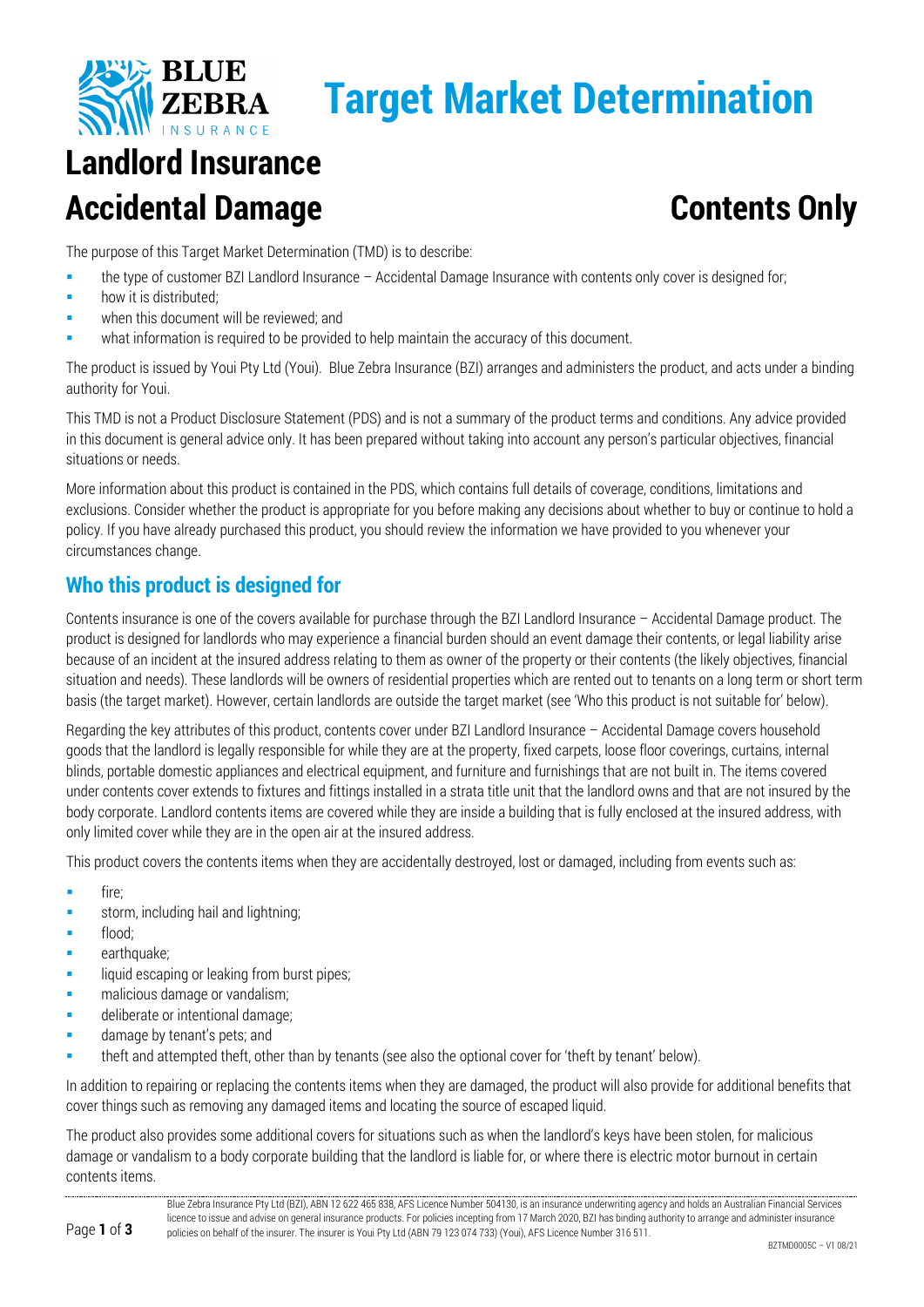

#### **Target Market Determination**

#### **Landlord Insurance – Accidental Damage, Contents Only**

Another key attribute of BZI Landlord Insurance – Accidental Damage is cover for legal liability. This provides protection to the landlord if they become liable to pay for the death of or injury to unrelated people, or damage to their property, for incidents in relation to them owning the property and landlord contents at the insured address.

There are also some optional covers for purchase to meet more specific objectives, financial situation and needs of landlords. Where included on the policy, these covers are further key attributes of BZI Landlord Insurance – Accidental Damage:

- (a) **Theft by tenant** designed for landlords who may experience a financial burden from the theft of contents items by their tenant or a visitor of their tenant. Further, when there is a claim paid for theft by tenant this cover may provide an additional benefit for limited legal expenses that the landlord incurs when seeking to recover from the tenant (or their visitor).
- (b) **Loss of rent** designed for landlords who may experience a financial burden if the property becomes uninhabitable or untenantable and as a result they do not get rental income. For example if there is damage or destruction of the contents at the insured address, or the tenants are unable to access the property due to damage or destruction at a nearby property.
- (c) **Rent default** designed for landlords who may experience a financial burden if their tenant stops paying the rent that is owed under a long term rental agreement, including if they vacate the property without giving the required notice and leaving unpaid rent, or stop paying rent and refuse to vacate the property.
- (d) **Special contents** designed for landlords that are the owners of landlord contents items that are more valuable in nature who want to make sure they are insured for their full value if they experience a financial loss as a result of those items being damaged.

All the above key attributes make BZI Landlord Insurance – Accidental Damage cover likely to be consistent with the likely objectives, financial situation and needs of the target market because it provides cover, or the option to add cover, for events that may result in significant damage to the landlord's contents, or loss of rental income from the property. The product provides coverage for the typical types of contents items that landlords expect to be considered part of the insured property. The product also provides coverage for legal liability arising because of incidents at the insured address that the landlord may be liable for given their ownership of the property.

#### **Who this product is not suitable for**

This product is not suitable for landlords whose contents are:

- **Part of a hotel, motel or bed and breakfast accommodation;**
- part of a boarding house or hostel;
- contained within a dwelling that is poorly maintained and not in an occupiable, liveable condition.

#### **Distribution conditions**

BZI Landlord Insurance – Accidental Damage can only be purchased through an intermediary authorised by BZI. BZI has contractual arrangements with brokers (including their Authorised Representatives) who are appropriately licensed to sell their products, and as part of their licensing these brokers have adequate training to provide this product to their customers. BZI has a range of supervision and monitoring procedures, and provides training and support regarding the process to follow for getting quotes for this product and administering the policies once purchased.

When completing a quote, the BZI processes include a number of questions that enable the collection of information that help to determine if the applicant is within the target market for this product, if we will insure them and their contents, and for what premium and excess. The customer should always answer these questions accurately and check with their intermediary if they are not sure what a question means.

These conditions make it likely that BZI Landlord Insurance – Accidental Damage will only be distributed to consumers within the target market for this product because the brokers have knowledge of the policy terms and conditions, and processes are designed to identify instances where a policy is not suitable for the applicant.